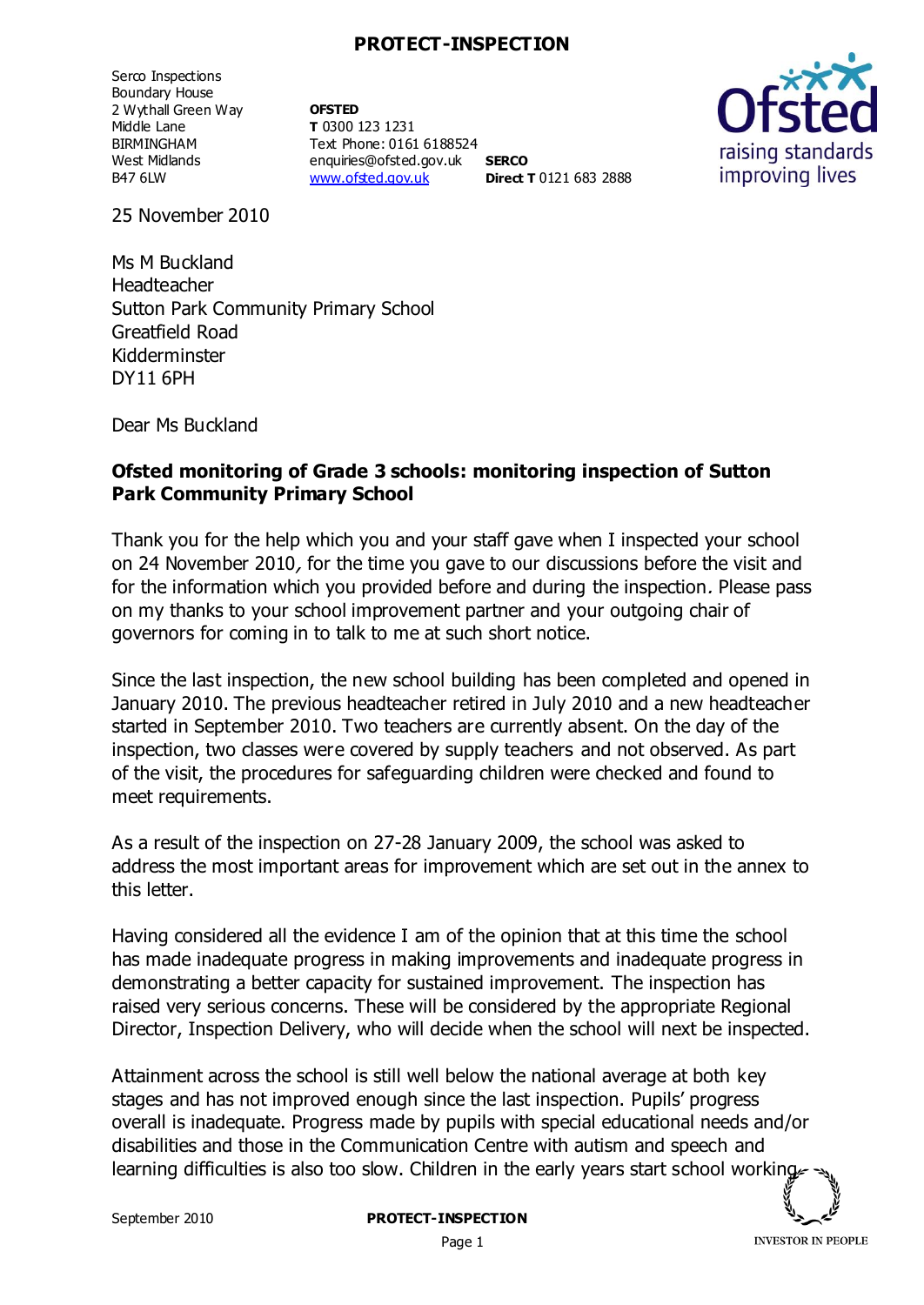

below the expected levels for their age. They make a sound start, but they lack the expected personal, social and emotional skills by the time they enter Year 1. Attainment on entry to Year 1 is therefore below the national average and remains below average throughout the school. By the end of Year 6, pupils leave the school with attainment which is well below the national average, especially in English and mathematics.

At the last inspection, the school was asked to raise standards in mathematics by improving pupils' ability to tackle problem solving and to provide more opportunities for them to apply their skills in new situations. Since the last visit, attainment in mathematics has not improved and remains well below the national average at both key stages. Inadequate leadership in mathematics has not driven subject improvement with sufficient clarity or rigour and as a result, there remains a lack of consistency, subject knowledge and staff confidence in the teaching of mathematics across the school. Lesson observations on this monitoring visit demonstrated that there are still too few opportunities for pupils to apply their mathematical skills to new situations. This is because the teaching of mathematics is still too teacher directed and is activity led rather than being focused on learning opportunities for pupils. As a result they make slower than expected progress.

The behaviour of pupils in lessons and around the school is generally good. Some pupils move off task when lessons are not interesting enough or they are not sufficiently challenged or motivated by the activity. Attendance for the last school year was 94.2%, in line with the national average and an improvement on the previous year. Too many parents still keep their children away from school unnecessarily, for example, when it is their birthday, and this slows down the progress individual pupils make. Those pupils with regular attendance make better progress.

The quality of teaching and learning across all subjects remains too variable, as at the last inspection. There is too much inconsistency between classes. When better progress is made in one year, it is cancelled out by weaker teaching and learning in the subsequent year. A large number of paired observations were carried out on this visit with the headteacher. No good or outstanding teaching was observed. There remain far too many inadequate or barely satisfactory lessons. Learning objectives and success criteria are not clear in teachers' plans. Teachers talk too much in many lessons and as a consequence, pupils sit for too long listening to the teacher. While they are provided with opportunities to talk to each other and share their ideas, these 'learning partner' activities do not sufficiently improve pupils' learning and thinking. Pupils are not provided with enough opportunities to become practically involved in tasks or find out things for themselves and occasionally low level disruption in the form of chatting and boredom ensues. Teachers' planned activities are too often dull and lack real excitement or challenge. Teachers do not check that pupils understand the learning intentions or review the lesson regularly enough to check how much pupils have learned and whether they need more support or challenge. In these lessons, pupils make slow gains with their learning and do not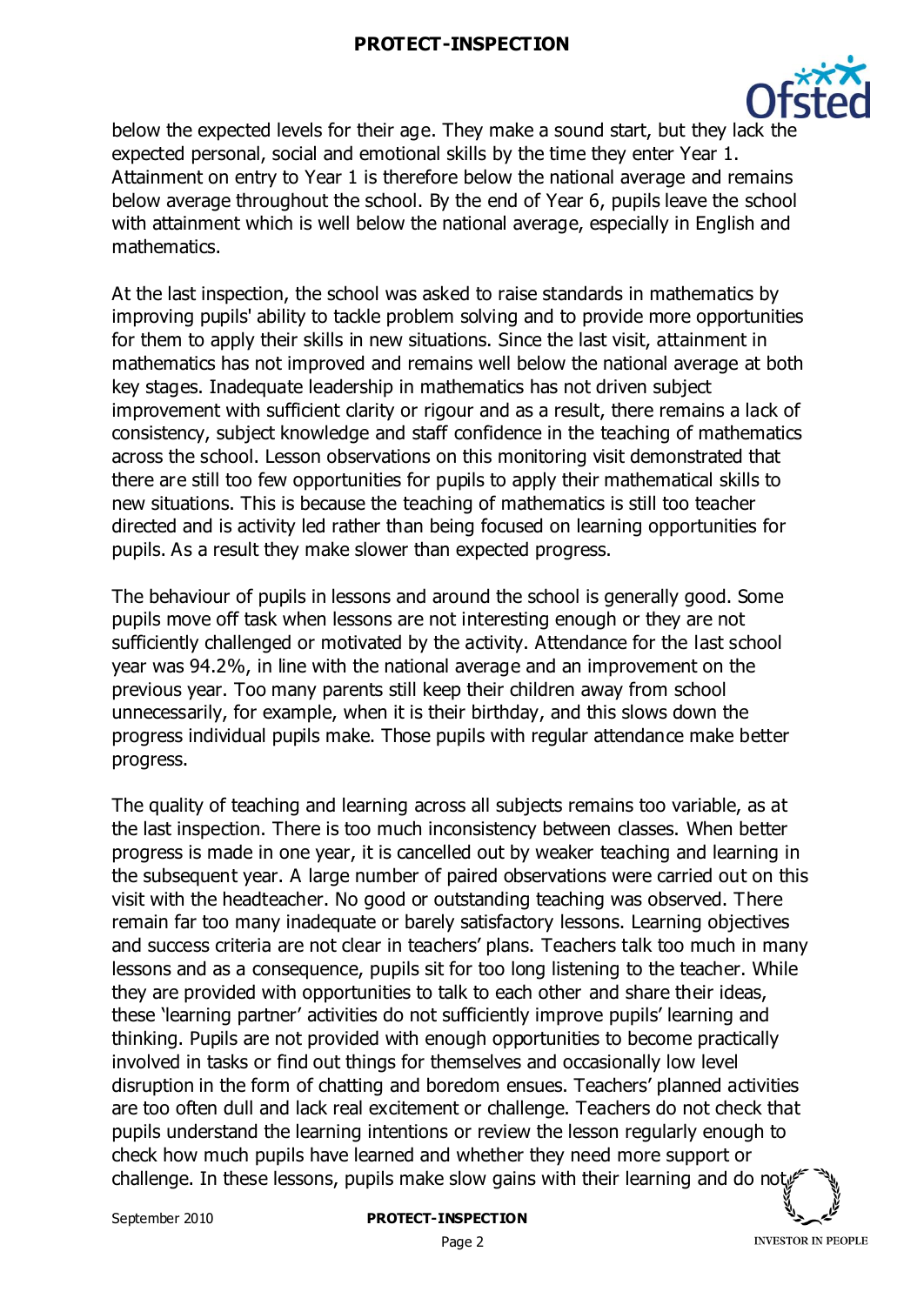

make the progress expected for their age group. In the better lessons, teachers' questioning is more focused so that pupils are more engaged and the teacher is responsive to pupils' comments and ideas. Since the last inspection, the senior staff and phase leaders have been unable to provide sufficient support or training to other colleagues to improve the quality of teaching and have failed to increase the proportion that is good or outstanding.

Discussion with Year 6 pupils demonstrated that they were broadly aware of the National Curriculum level they are currently working at but did not know what they needed to do to improve their work or move to the next level. The marking of work in books by teachers is inconsistent across the school. Some work is not marked at all, including homework. Many teachers mark to praise effort, but few mark in a way that helps pupils understand where they went wrong or what they need to do to improve in subsequent pieces of work. Pupils are not provided with sufficient opportunities to follow up any useful comments written by the teachers in their books.

The new headteacher has an accurate view of the school's overall provision and has produced a useful raising attainment plan. There is a now a much stronger focus on improving learning. However, as at the last inspection, leadership and management at all levels remains inconsistent and is not well placed to make the rapid improvements required to raise pupil outcomes. Since the last inspection, the track record and impact of past actions to improve key areas, for example, improving the quality of teaching and learning and raising attainment in core subjects, especially mathematics, have been too slow.

The local authority has supported the school well since the appointment of the new headteacher and is providing good practical support to improve key areas. It is still too early to judge the full impact of these actions on improving attainment and accelerating pupils' progress.

I hope that you have found the inspection helpful in promoting improvement in your school. This letter will be posted on the Ofsted website.

Yours sincerely

**Clive Kempton HMI Her Majesty's Inspector**